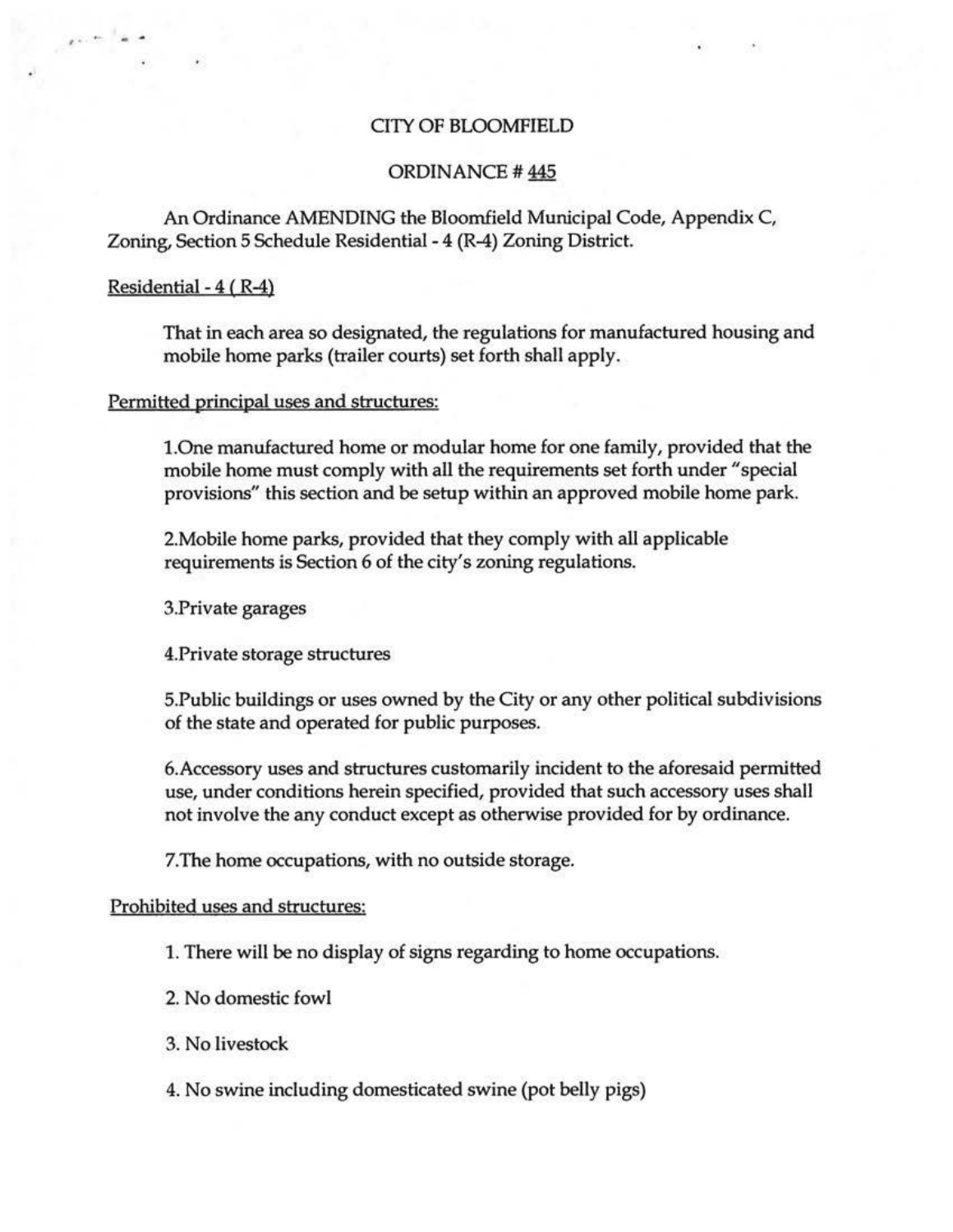## Special provisions:

' . .

Any mobile home placed on a lot must comply with the following conditions:

1.Be the only dwelling unit on the lot.

2. Be a minimum of twelve (12) feet wide, with a minimum of 720 square feet.

3.Comply with all construction requirements, be constructed in a factory to the standards of the United States Department of Housing and Urban development, of the National Manufactured Housing Construction ans Safety Act or the Uniform Building Code as amended to the date of the units construction and installed consistent with the Manufactured Housing Act, and all other applicable codes of the City of Bloomfield.

4.Be equipped with a mobile home stand adequate to support the mobile home. Mobile home stands, anchors, and tie-downs shall meet the standards set forth in Mobile Home Act as Amended, Rules and Regulations, New Mexico State Mobile Home Commission, or, if those standards have been superseded meet the current standards in force.

5.Be equipped with appropriate skirting, as determined by the city staff.

6.Be provided with a minimum of three (3) off-street parking spaces which shall be asphalt, concrete or covered with crushed stone or other similar material.

7.Be connected to the water and sewer systems of the City of Bloomfield, if available. If these systems are not available in the area where the lot is located, private water supply and sewage disposal systems must be provided which comply with all state and local requirements for such systems.

8.Areas underneath mobile homes shall be kept free from debris, insects, rodents, and items of storage.

#### Definitions:

Mobile home park (trailer court) means a tract of land under single or joint ownership used or offered for use in whole or in part for the placement of four (4) or more manufactured homes for living purposes.

### Minimum lot requirements:

Every lot shall have a minimum lot area of five thousand (5000) square feet for each dwelling unit with a minimum front lot line of fifty feet (50')